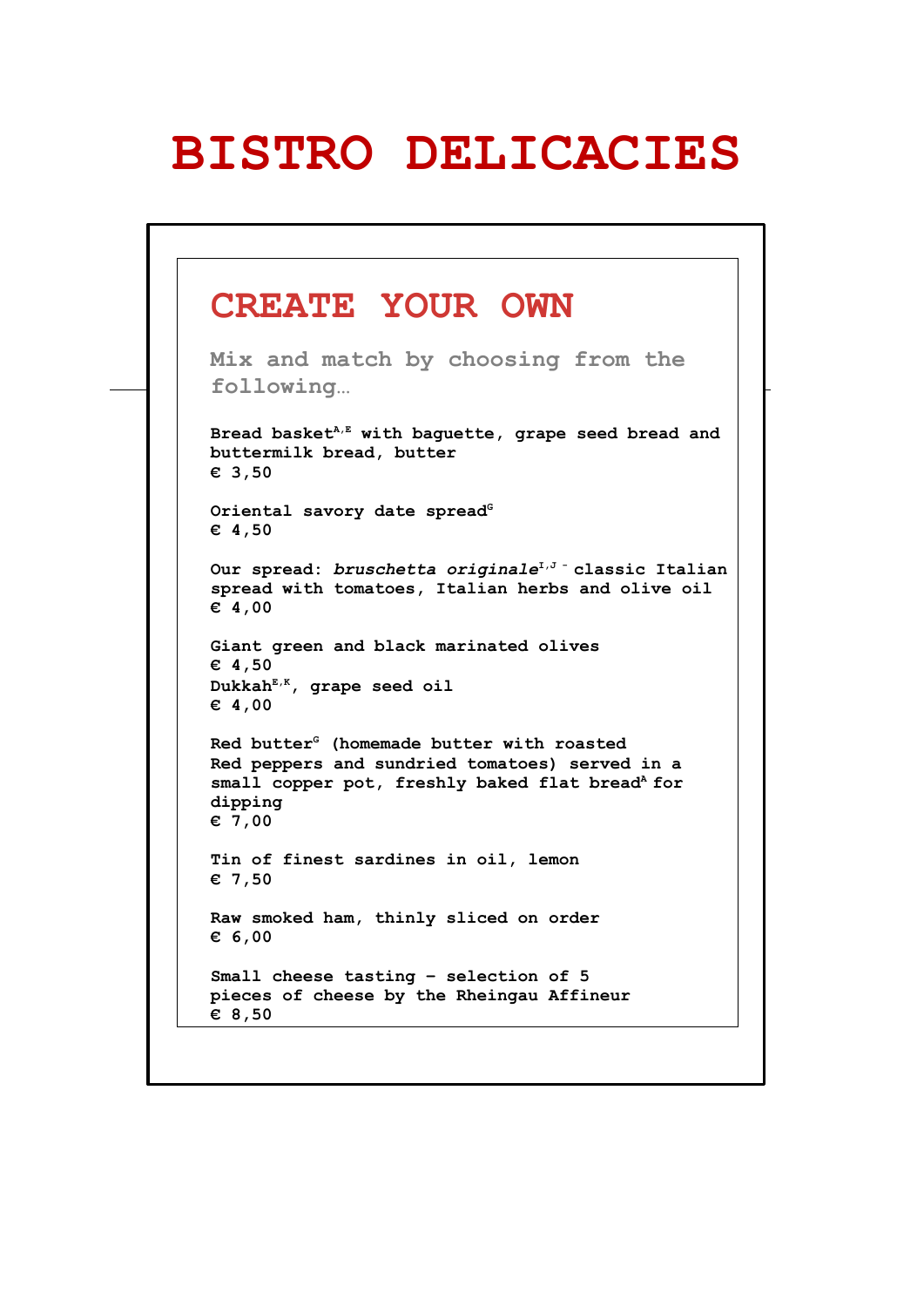### **BISTRO DELICACIES**

**Hummus times 2: beetroot hummus, hummus with caramelized balsamico onions, za´atarK, home-baked flat bread € 10,50 Open Sandwich Mediterranean lentil spread, oven-roasted veggies, feta cheeseG, savoury granolaE,K € 9,50**

Selection of hard- and soft cheeses<sup>*c*</sup> of the Rheingau Affineur with homemade chutney and relish, bread<sup>A,E</sup> & butter<sup>*G*</sup> **€ 15,00**

**Selection of smoked and cooked ham2,8, smoked sausages<sup>8</sup>, liver pâté – all from local butcher Bach,** Riesling mustard<sup>*i*</sup>, tomato relish, bread<sup>*A,E*</sup> & butter<sup>6</sup> **€ 15,00**

**Quiche baked in phyllo basket with oven-dried** cherry tomatoes, feta-style cheese<sup>*c*</sup>, caramelized</sup> **onions, herbs & fresh garden salad** with lemon, honey & olive oil dressing<sup>3,5</sup> **€ 9,50**

**Polpette (meatballs with ricotta) in tomato ragú,** Italian hand-made tagliatelle<sup>*A*</sup>, grated Cistercian Cheese<sup>*A*</sup> **€ 17,00**

Extra bread<sup>*\**</sup> basket with baguette, grape seed bread and buttermilk bread, butter<sup>®</sup> **€ 3,50**

**RheinWeinWelt Dessert Home-made chocolates by Bees, 2 cl Alt Rüdesheimer Brandy, Espresso<sup>9</sup> € 8,50**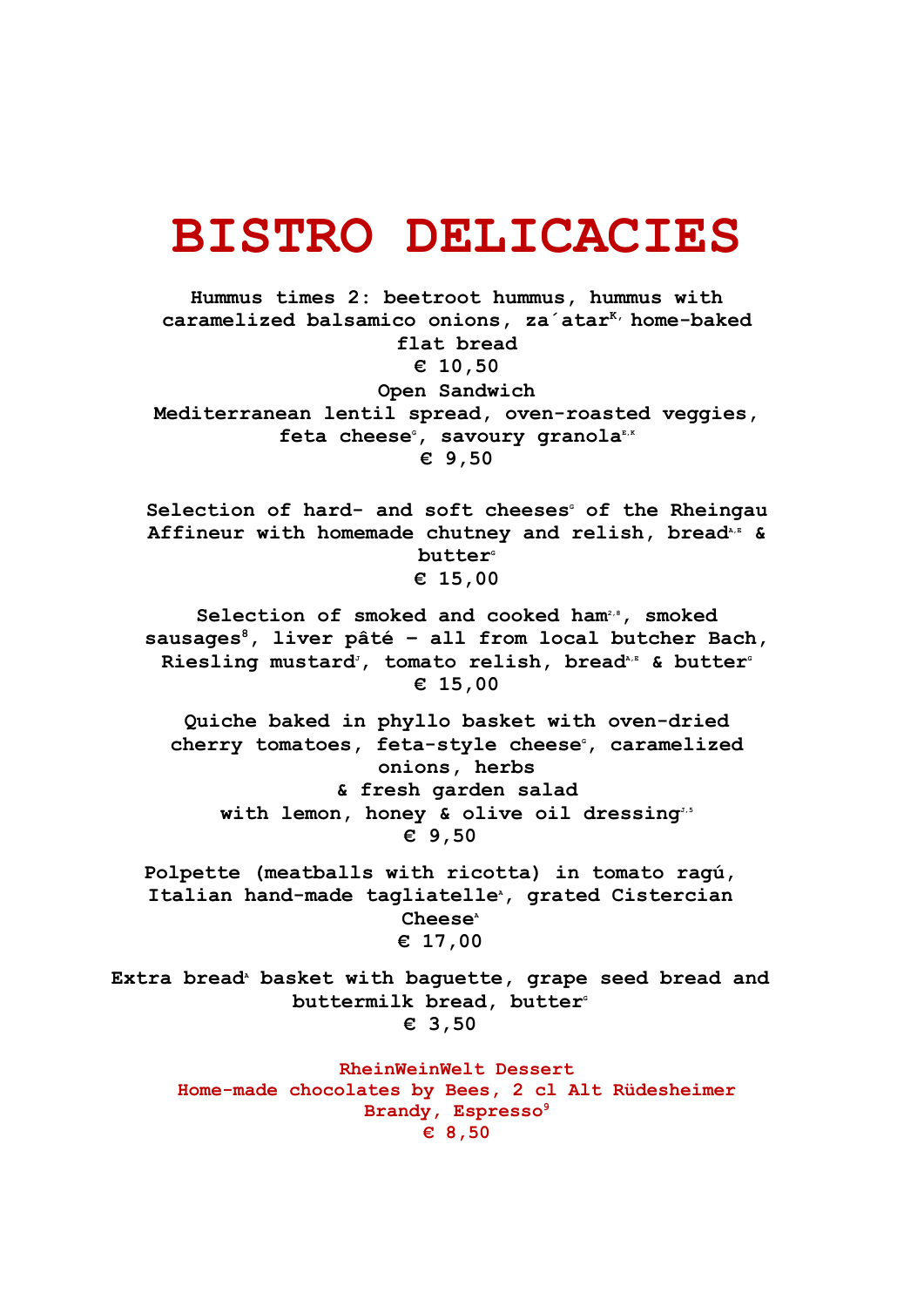# **BISTRO SWEET TREATS & HOTBEVERAGES**

**Daily selection of sweet specialities See counter**

> Café Crème<sup>®</sup> **€ 3,00**

> Cappuccino<sup>®</sup> **€ 3,50**

**Espresso € 2,20**

Hot Chocolate<sup>®</sup> **€ 3,50**

 $RheinWeinWelt$  Coffee<sup>®</sup> **Flambéed at the table! Coffee, sugar, whipped cream, 2 cl Alt-Rüdesheimer Brandy € 8,50**